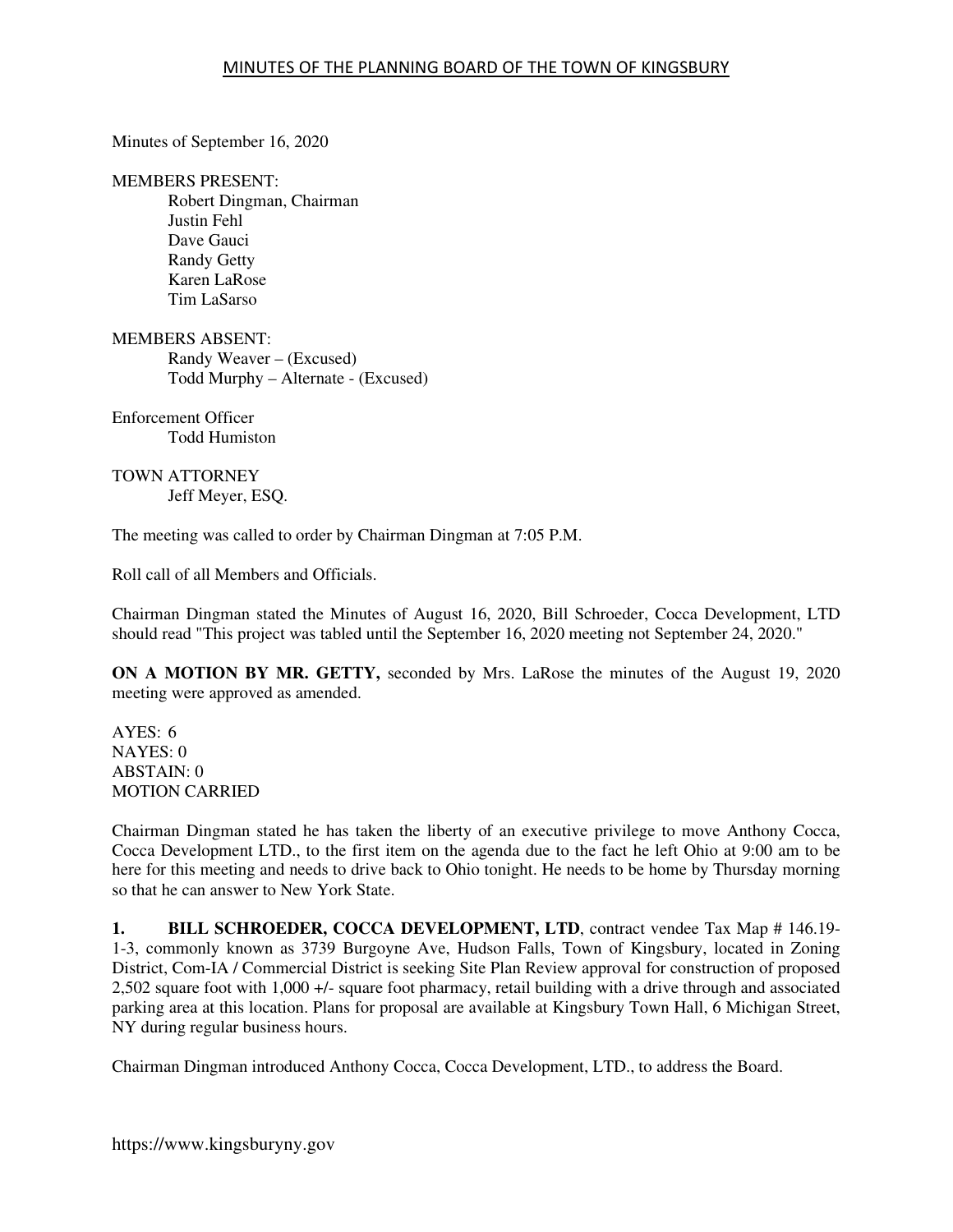Planning Board Meeting September 16, 2020 Page 2 of 7

Mr. Cocca stated they are a company out of Ohio, they build financial companies across the country. Walgreens is one their accounts and have come up with a new system. In the past if the stores were not profitable, they would close them. They came up with a system called Cooper. This was actually named after the Cooper car. He is proposing a 2500 square foot store. The store is focused on the drive thru. There is 1000 square feet in the front and leaves 1500 square feet for the pharmacy. There are about 30 of these buildings in the Country now.

Chairman Dingman questioned if NYS DOT had been contacted for a traffic study to be done, being there are two entrances into Hannaford as well as the traffic on Michigan Street.

Chairman Dingman questioned the status of the water and sewer.

Mr. Cocca stated Washington County turned them down for sewer on the property so they will be putting in a septic system.

Jim Chase, Town of Kingsbury Water Superintendent stated for the record there is a ¾ inch water service on the property. Mr. Chase and Mr. Cocca believe this will be enough water. They will only need water for a bathroom, wash sink and a place to fill a water bucket. Their usage will be minimal. There was a house previously at this location. If there is anything wrong with the water service, the problem will be corrected with a stipulation it will be at the applicant's expense. Mr. Chase stated if there are any issues, he would like to get them resolved before November 15, 2020, this is the cut off time due to water mains freezing

Mr. Cocca stated they would like to start building in the fall of this year and have the building done by year end.

Mr. Humiston stated the Washington County Planning Department stated this project is a matter of local concern, with a recommendation of doing a traffic study.

Chairman Dingman opened the Public Hearing and will remain open.

Mr. Cocca thanked the Board for allowing to be moved to first on the agenda.

**2. Jerry Bombard**, owner of vacant land, Tax Map # 129.-2-10 commonly known as 4052 State Route 4, Town of Kingsbury, located in Zoning District, Com-1A/Commercial District is seeking Site Plan approval for a proposed Brush Clearing of 165' x 260' for construction of stone pad for a yard waste and mortality solid waste management facility at this location. Plans for proposal are available at Kingsbury Town Hall, 6 Michigan Street, Hudson Falls, New York during regular business hours.

Chairman Dingman introduced Joe Bombard who will be representing Jerry Bombard to address the Board.

Mr. Joe Bombard presented a USGS Topographical Map to the Board.

https://www.kingsburyny.gov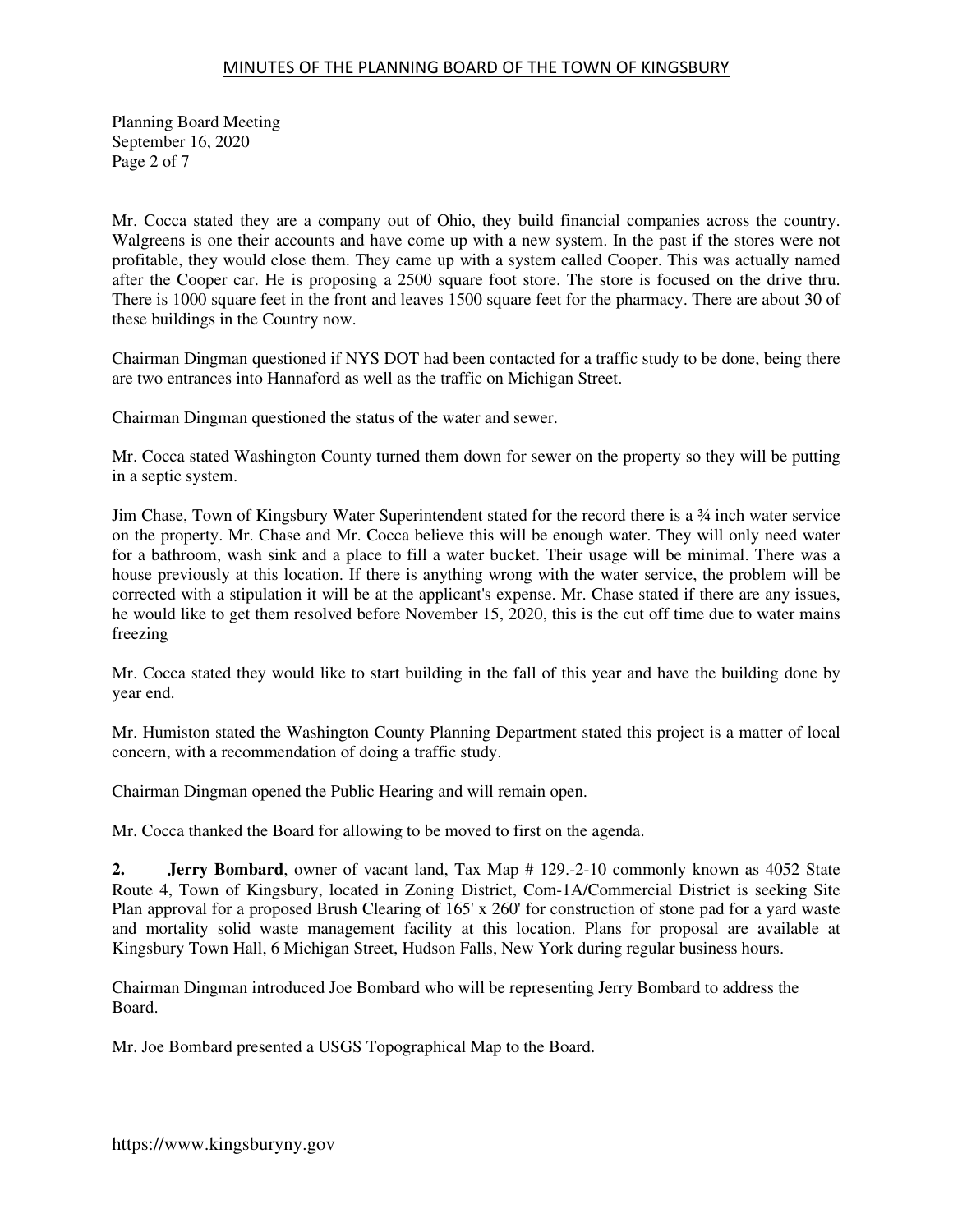Planning Board Meeting September 16, 2020 Page 3 of 7

Mr. Bombard stated this map shows the basic plan of where the site proposal is and the elevations of it. It is relatively flat with a slight slope to the rear.

Chairman Dingman stated he did go to the site with Mr. Humiston and looked at the project.

Chairman Dingman stated he has spoken with Tom Jarrett of Jarrett Engineers, PLLC. Chairman Dingman had some questions about this project. Mr. LaSarso had asked about a TOPO at the meeting last month. Mr. Jarrett stated he was not familiar with this project that Bob Holmes who is an employee at this office was the one that was familiar with Cornell Cooperative Extension. Mr. Holmes stated where it is located there does not appear any problems simply because of the Topography.

Mr. Bombard stated the concerns with the water, the product they are using to compost is very absorbent. The wood chips that are being used are very absorbent.

Discussion ensued among the Board with questions address by the Applicant.

Chairman Dingman closed the Public Hearing at 7:24 pm.

**ON A MOTION BY MR. GETTY**, and seconded by Mr. Fehl the Kingsbury Planning Board declares lead agency status and having reviewed the short form SEQRA submission and having taken a hard look at the potential environmental impacts finds that there are no potential negative environmental impacts anticipated from this project and the Board issued a negative declaration on the project.

The Board then reviewed the proposed Resolution.

#### **Resolution No. 1 of September 16, 2020**

**SITE PLAN REVIEW** – Jerry Bombard owner of Tax Map #: 129.-2-10 commonly known as 4052 State Route 4, Town of Kingsbury, located in the COM 1A / Commercial Zoning District, is seeking Site Plan approval for a proposed brush clearing an area of  $165'$  x  $260'$  for a stone pad for a yard waste composting, animal mortality composting, and solid waste management facility (the "facility"). This action is pursuant to Section 280-23 (G) of the Code of the Town of Kingsbury.

**ON A MOTION BY** RANDY GETTY, seconded by TIMOTHY LASARSO, based on all of the evidence and materials submitted by the Applicant and the representations made at the meeting, the Application is hereby approved subject to the following conditions:

(1) No other animal mortality or byproducts shall be accepted, composted, buried, or disposed of on the premises outside of the site plan area.

(2) Other than leaves or packaged products, all mortality and bulk organic waste must be processed on the day received.

(3) The maximum detention time, from material acceptance to compost distribution, is 24 months.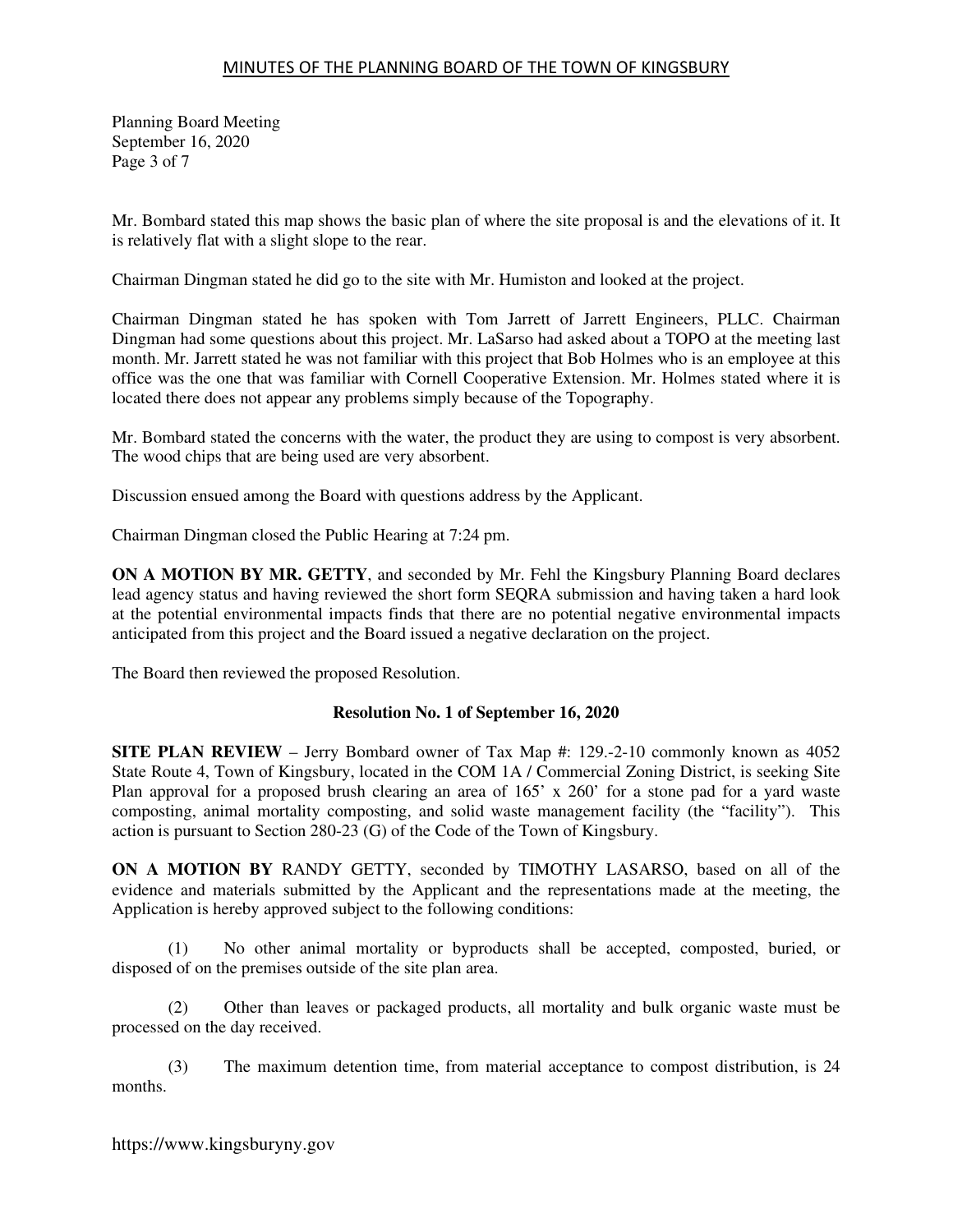Planning Board Meeting September 16, 2020 Page 4 of 7

(4) Only tree debris can be used as a wood source for use as an amendment or bulking agent for composting.

(5) The method of composting must be in accordance with the guidance and recommendations issued by Cornell Cooperative Extension and shall be followed.

(6) The facility must be constructed to minimize any ponding, and run-off must be effectively controlled.

(7) The facility must keep written records that demonstrate compliance with the registration criteria mandated by NYS DEC.

 (8) The facility must not produce odors that unreasonably impact sensitive receptors, as determined by the Town. The Town can require additional restrictions, or other actions be taken to address odor issues if present.

(9) The owner or operator of a facility must prevent waste from being deposited in or entering surface waters or groundwater.

(10) Waste acceptance and control. The owner or operator of a facility must institute, maintain, and enforce a waste control plan. Components of this plan must include, but not be limited to, the following measures to ensure that only authorized waste is accepted at the facility: (i) posting clearly legible signs at all public access points indicating hours of operation and the types of waste accepted and not accepted; (ii) inspecting incoming loads of waste; and (iii) specifying which types of waste are authorized to be accepted in contracts with waste suppliers. (iv) identifying materials intended for beneficial use, and a plan for disposal or alternative use of materials that fail to meet the criteria for the intended beneficial use.

(11) If unauthorized waste is delivered to the facility it must be adequately segregated, secured, and contained in order to prevent leakage or contamination of the environment and must be immediately removed from the facility. Transportation must be performed by a person authorized to transport the waste, and disposition must be to a facility or location authorized to receive the waste for management. (i) If the owner or operator accepts unauthorized waste, the owner or operator must maintain at the facility a record of each incident identifying the type of waste and its final disposition. The owner or operator must include this information in the facility annual report. For each incident, the owner or operator must record: (*a*) the date and time; (*b*) a description of the incident; (*c*) contact and vehicle information for the waste transporter that delivered the unauthorized waste; (*d*) contact information for the generator of the unauthorized waste; and (*e*) a description of the response to the incident and the disposition of the waste.

(12) The owner or operator of a facility will only accept waste from licensed haulers, where applicable. The owner or operator of the facility must not accept waste unless the vehicle transporting the waste is adequately covered or the waste is containerized. When leaving the facility, all vehicles containing waste must utilize a cover which prevents waste and leachate from escaping the vehicle, or the waste must be containerized.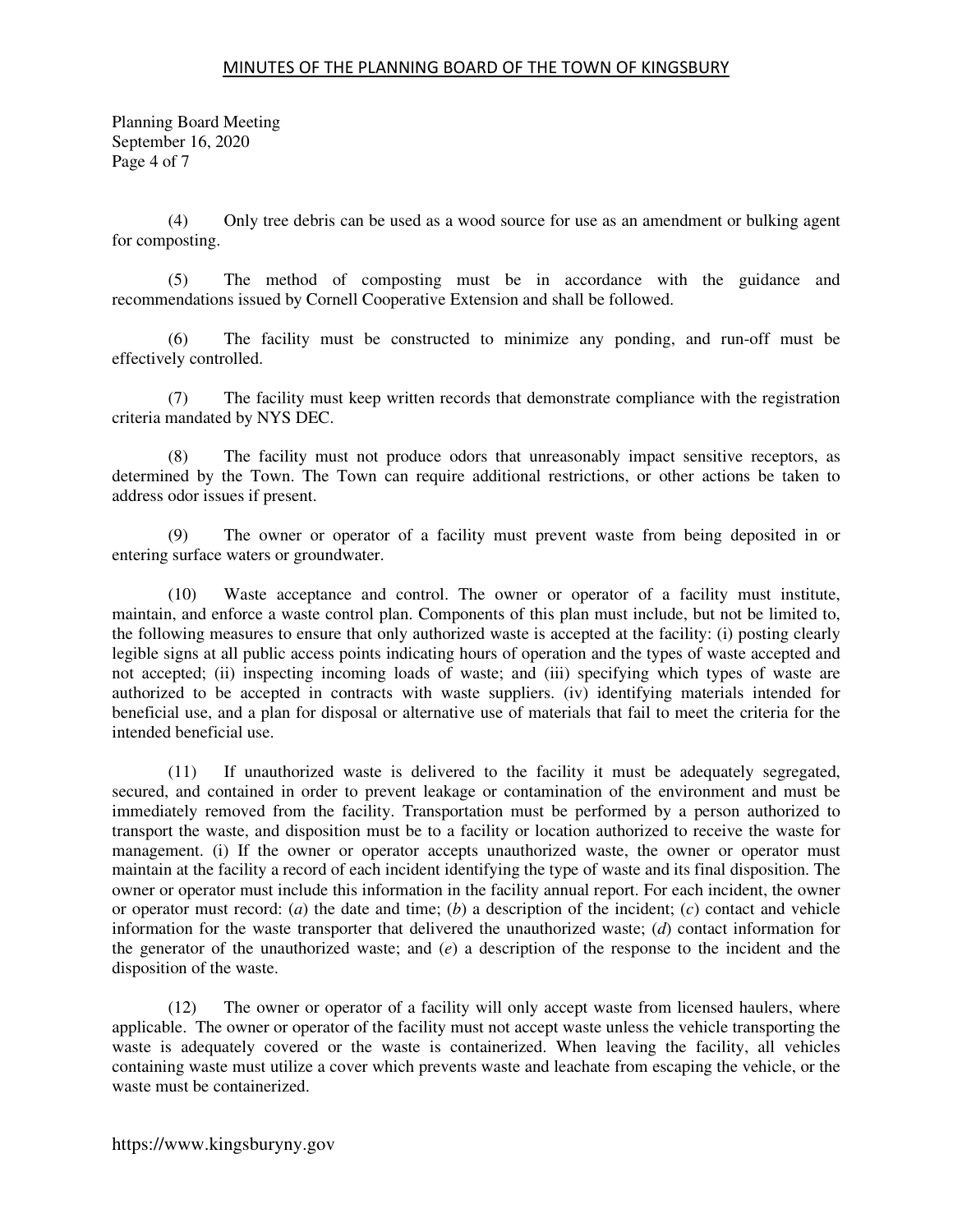Planning Board Meeting September 16, 2020 Page 5 of 7

(13) The owner or operator of a facility must ensure that all areas containing waste are strictly and continuously secured to prevent unauthorized access by use of fencing, gates, signs, natural barriers, or other suitable means. Waste must not be used as a barrier.

(14) An attendant must be on duty at a facility which has permanent operating mechanical equipment whenever the facility is open.

(15) Tracking of soil, waste, leachate, and other materials from the facility onto off-site roadways is prohibited.

(16) All equipment, storage containers, and storage areas are sufficient for the quantity and type of waste managed at the facility. Adequate numbers, types, and sizes of properly maintained equipment are available during all hours of operation.

(17) The facility will be properly graded and maintained to prevent soil erosion and to minimize ponding.

(18) Prior to leaving the facility, any vehicle containing waste must be covered with, at a minimum, a mesh or fabric cover in accordance with NYS rules and regulations.

(19) Confinement of waste. The owner or operator of a facility must ensure that waste at the facility is confined to an area that can be effectively maintained, operated, and controlled; and that blowing waste or debris is confined to waste holding and operating areas by fencing or other suitable means. Any litter or waste outside the waste holding area must be controlled.

(20) Operating records. The owner or operator of a facility must maintain at the facility or other approved location, and make readily available for inspection for a period of no less than three (3) years from the date a particular record was created, the following operating records: (i) A daily log of wastes received that identifies the waste type, quantity, date received, and planning unit where the waste was generated, and the quantity and destination of any waste, products or recyclables that are removed from the facility. (ii) Routine inspection logs that must include, at a minimum, the following information: the date and time of the inspection, the name of the inspector, a description of the inspection including the identity of specific equipment and structures inspected, the observations recorded, and the date and nature of any remedial actions implemented or repairs made as a result of the inspection.

(21) Applicant shall maintain valid NYS Department of Environmental Conservation registration for a solid waste management facility and submit copies of the same to the Town. Applicant shall also comply with all other State and Federal laws and regulations relative to the use and provide copies of all requisite permits to the Town. All conditions and requirements contained therein are hereby adopted and incorporated by reference.

(22) The Applicant, explicitly authorizes, and consents to the Town Code Enforcement Officer and/or other duly authorized agent(s) of the Town of Kingsbury to access the site without notice to confirm compliance with the terms and conditions contained in this resolution.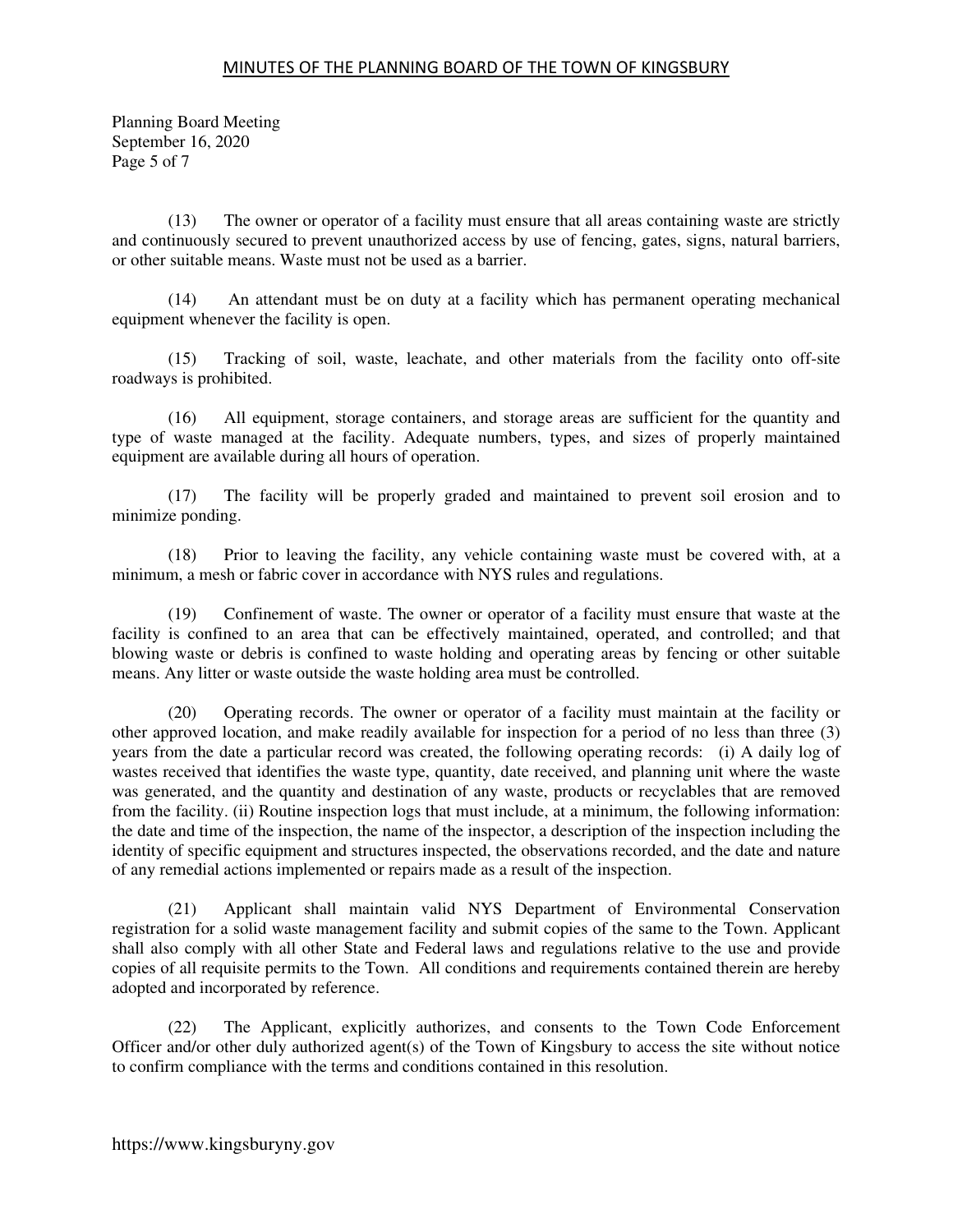Planning Board Meeting September 16, 2020 Page 6 of 7

(23) All information and representations contained in the materials submitted by the applicant and made by the Applicant at the meetings are hereby incorporated as conditions.

**3. LAURIE BELL**, owner of Tax Map # 121.-1-5.1, commonly known as 61 Baldwin Corners Road, Town of Kingsbury, located in Zoning District, Ind-75, Industrial District is seeking Site Plan Review approval for a Dog Day Care at this location. Plans for proposal are available at Kingsbury Town Hall, 6 Michigan Street, Hudson Falls, New York during regular business hours.

Chairman Dingman Laurie Bell and Ivan Bell to address the Board.

Ms. Bell stated she would like to have a dog boarding and a dog daycare at this location. The hours would be from 7:00am to 6:00 pm. She has 32 acres of property and feels she has plenty of room for this project.

Mr. Bell stated the closest house to this property is approximately 1000 feet away. They have talked to the neighbors and no one had any concerns with this project.

Chairman Dingman stated the narrative Ms. Bell wrote answers a lot of questions and had talked to the neighbors before the meeting tonight.

Chairman Dingman stated the Board has not heard anything from the Washington County Planning Department this Board cannot make any approval tonight. If this Board does not hear back from the County with in (thirty) 30 days, they will be able to approve it.

The Board complemented Ms. Bell on how well written the narrative was as well.

**ON A MOTION BY MR. GAUCI**, and seconded by Ms. LaRose the Kingsbury Planning Board declares lead agency status and having reviewed the short form SEQRA submission and having taken a hard look at the potential environmental impacts finds that there are no potential negative environmental impacts anticipated from this project and the Board issued a negative declaration on the project.

Chairman Dingman opened the Public Hearing and will remain open.

**4. DANIEL ROSICK,** owner of Tax Map # 137.-1-17, commonly known as 3377 State Route 4, Town of Kingsbury, located in Zoning District COM-1A – Commercial District is seeking Site Plan Review approval for a Flea Market at this location. Plans for proposal are available at Kingsbury Town Hall, 6 Michigan Street, Hudson Falls, New York during regular business hours.

Chairman Dingman introduced Dan Rosick to address the Board.

Mr. Rosick stated he would like to get an approval a flea market at this location. For this year he is planning on having possibly fifteen (15) venders if possible. Next year he is planning to have venders locked in for the season. The hours will be from dawn to dusk weekends only. He will have up to thirty (30) spots available for venders. Mr. Rosick stated he has about 10,000 square feet for parking. He is providing the space only, the venders will be bringing their own tents and taking their garbage with them when they leave. Mr. Riosick stated he will have two (2) portable sanitary bathrooms, one will be handicap accessible.

https://www.kingsburyny.gov